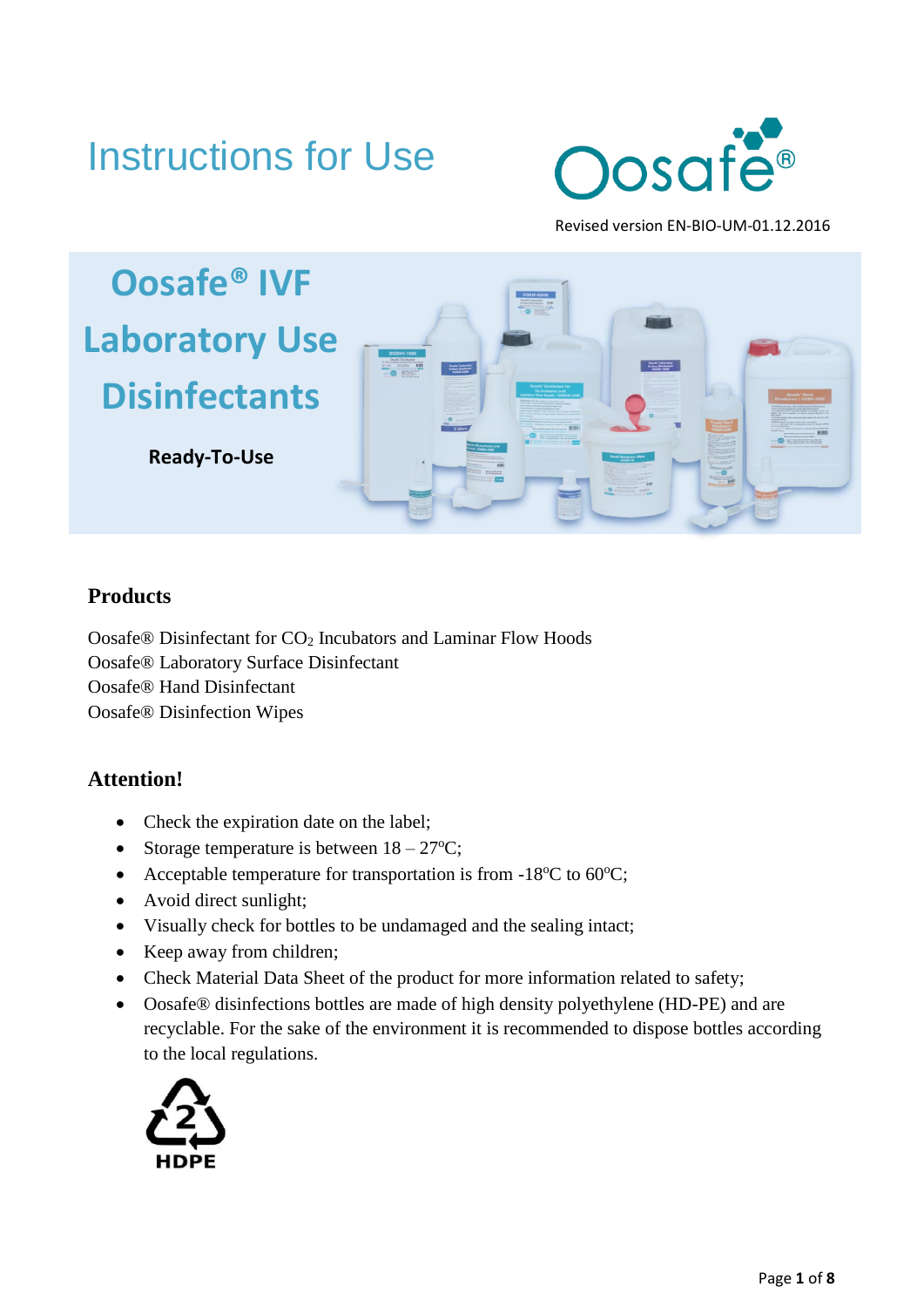- Cardboard boxes shall be disposed according to the local regulations for paper recycling;
- Plastic bottles and cardboard boxes are flammable. Keep away from fire.



# **First-aid measure!**

- Inhalation: Supply fresh air, consult a doctor in case of complaints (applied only to Laboratory Surface Disinfectant).
- Skin contact: The product is not irritating for the skin.
- Eye contact: Rinse opened eye for 10 minutes under running water. Force to open eyelids. Consult a doctor if irritation persists.
- Ingestion: Rinse mouth and drink plenty of water. Do not give an unconscious person anything through the mouth. Do not cause vomiting. If symptoms persist, consult a doctor.

# **Additional information:**

For more detailed information about the products, industrial safety and proper disposal refer to disinfectants safety data sheet, ingredient list and product specifications.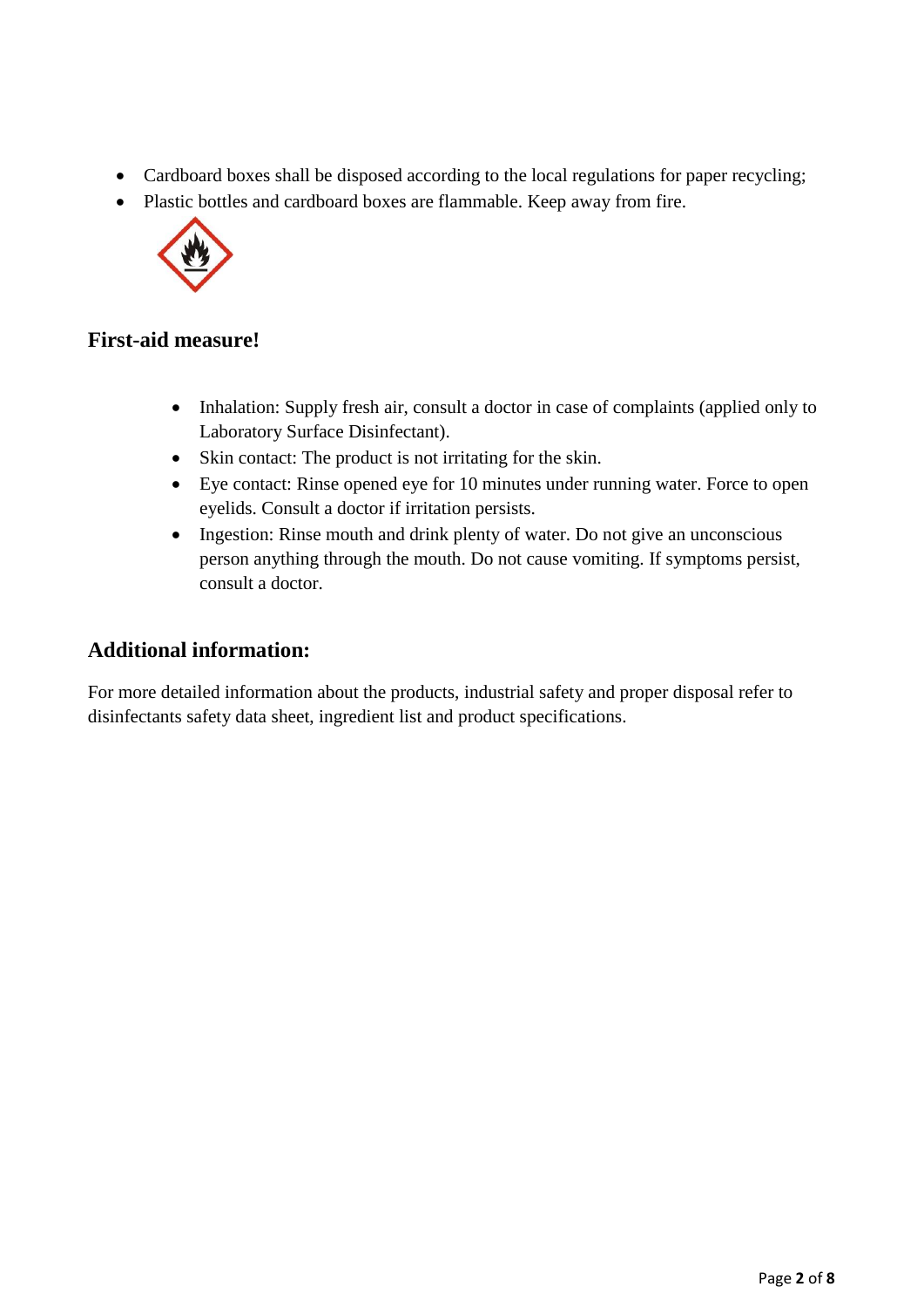**Oosafe® Disinfectant for CO<sup>2</sup> Incubators and Laminar Flow Hoods**



#### **Scope of application**

Oosafe® Disinfectant for CO<sub>2</sub> incubators and laminar flow hoods is a transparent and odourless ready-to-use mixture. The disinfectant is alcohol-free, non-VOC releasing, non-fragranced, therefore it is a favourable disinfectant for medical equipment in IVF laboratories, including those with a low ventilation level. The disinfectant is effective against bacteria, yeasts, viruses, mycobactericidal (see table 1). The disinfectant does not cause corrosion of metals and does not affect organic soil.

#### **Application**

#### **Recommended waiting time:** 15 min.

#### **Recommended use:**

**A method - Spray:** Spray and distribute the disinfectant evenly on the surface with a sterile cloth. Wait 15 min for the disinfection effect. The surface is ready for work.

**B method - Wipes:** Wipe the surface evenly and wait 15 min for the disinfection effect.

#### **Properties**

- transparent and odourless;
- alcohol-free:
- ready-to-use;
- non-VOC releasing;
- effective against mycobacteria;
- effective against enveloped viruses including HIV, Hepatitis B and C, Herpes simplex, Influenza A (H5N1/H1N1), Ebola, also Adenovirus and Poliovirus;
- does not cause corrosion of metals:
- does not affect organic soil.

#### **Intended use**

- CO2 incubators;
- Laminar flow hoods;
- Acrylic;
- metal;
- hi-Macs surfaces:
- glass;
- plastic.

#### **Durability**

After opening Oosafe® Disinfectant bottles or containers, the mixture maintains stability for 3 years under proper storage conditions.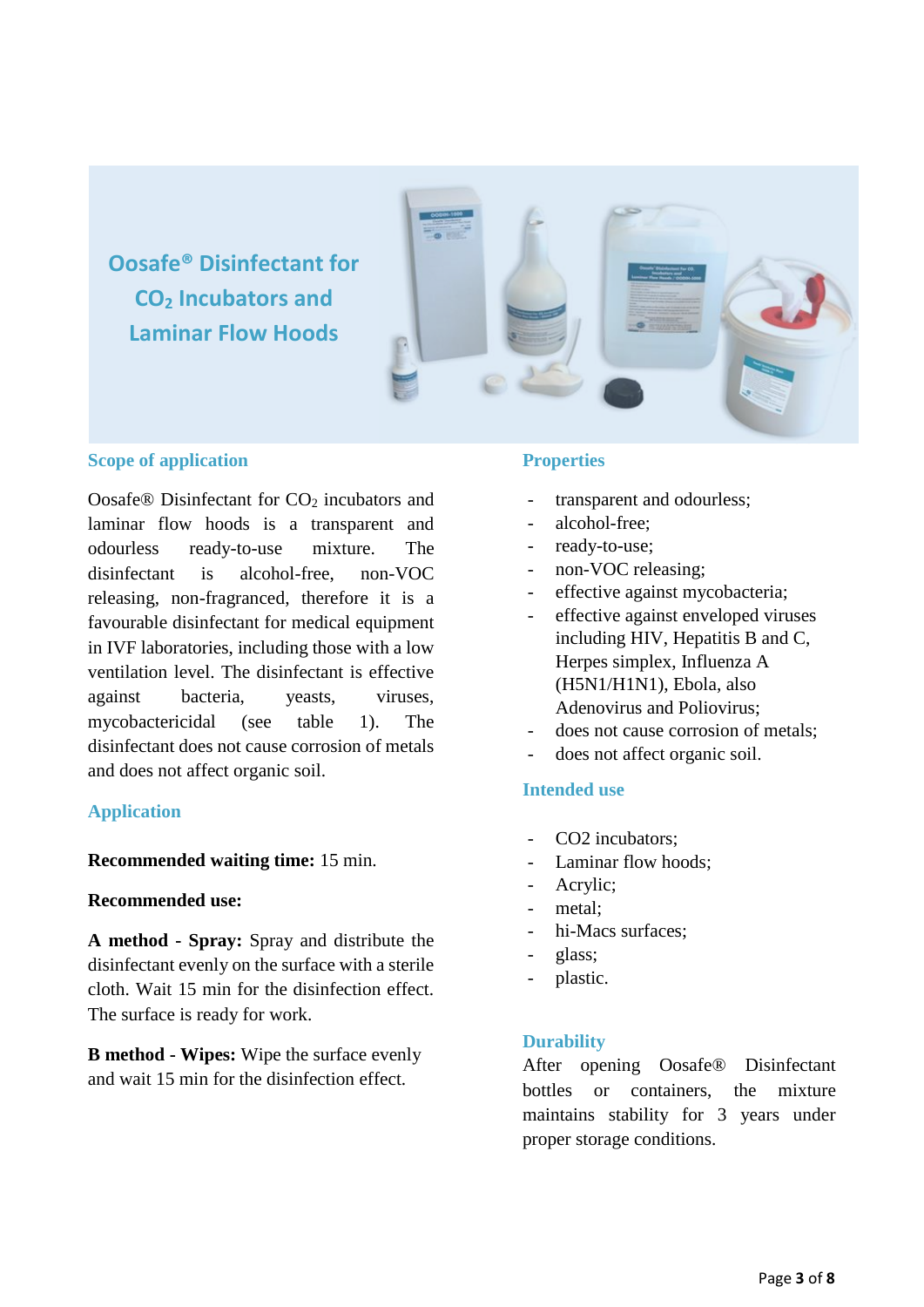| <b>Activity Spectrum</b>                                             | Method*                                   | <b>Contact Time</b>                                      |
|----------------------------------------------------------------------|-------------------------------------------|----------------------------------------------------------|
| <b>Bactericidal</b>                                                  |                                           |                                                          |
| Pseudomonas aeruginosa,<br>Staphylococcus aureus, Enterococcus hirae | EN 13727+A1<br><b>EN 1040</b><br>EN 14561 | 5 min<br>$15 \text{ min}$<br>$15 \text{ min}$            |
| <b>Fungicidal</b>                                                    |                                           |                                                          |
| Candida albicans                                                     | EN 1275<br>EN 13624<br>EN 14562           | $15 \text{ min}$<br>$15 \text{ min}$<br>$15 \text{ min}$ |
| <b>Mycobactericidal and Tuberculocidal</b>                           |                                           |                                                          |
| Mycobacterium avium, Mycobacterium terrae                            | EN 14348<br>EN 14563                      | $15 \text{ min}$<br>$15 \text{ min}$                     |
| <b>Virucidal</b>                                                     |                                           |                                                          |
| Vaccinia virus**                                                     | EN 14476+A1                               | 15min                                                    |
| Poliovirus                                                           | EN 14476                                  | $15 \text{ min}$                                         |
| Adenovirus                                                           | EN 14476+A1                               | 5 min                                                    |

**Table 1:** Efficacy table for Disinfectant for CO2 Incubators and Laminar Flow Hoods

*\*Efficacy is tested for clean conditions*

*\*\*Effectiveness against all enveloped viruses including HIV, Hepatitis B and C, Herpes simplex, Influenza A (H5N1/H1N1), Ebola*

# **Packaging Type**

| <b>Packaging Type</b>                                                               | <b>Product Code</b> |
|-------------------------------------------------------------------------------------|---------------------|
| 1. 50ml, spray bottle                                                               | OODIH-0050          |
| 2. 1L, spray bottle, individually packed in the carton box                          | $OODIH-1000$        |
| 3. 5L, refill container, individually packed in the cardboard protection OODIH-5000 |                     |
| 4. Wipes, bucket with 70 wipes                                                      | $OODW-70$           |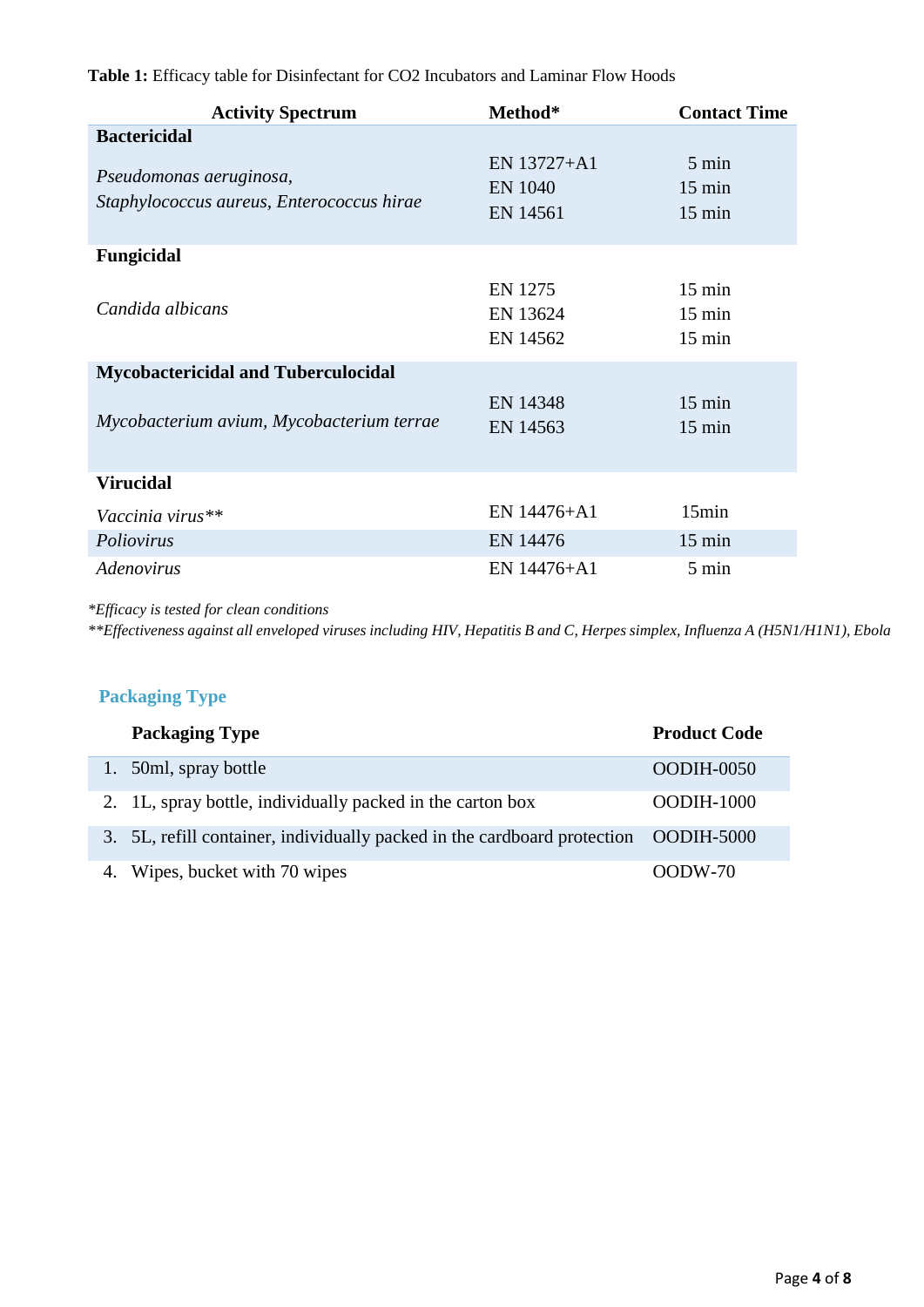# **Oosafe® Laboratory Surface Disinfectant**



#### **Scope of application**

Oosafe® Surface Disinfectant is a colourless, with a slightly smell of soap, the disinfectant meant to be diluted with water (1:50) before use. The disinfectant is alcohol-free, non-VOC releasing, non-fragranced, made for the disinfection and cleaning of laboratory surfaces and floors in IVF laboratories, including those with a low ventilation level. The non-ionic soap content helps cleaning and disinfecting at the same time. The disinfectant is effective against bacteria, fungi (candida) and viruses (see table 2).

#### **Application**

#### **Recommended waiting time:** 30 min.

#### **Recommended use:**

**Method -** Dilute Oosafe Surface Disinfectant 1:50 with water. Clean the surface and wait 30 min for the disinfection effect. If it is used for laboratory floor, please remember to rinse the floor 30 minutes after application, otherwise it may be slippery.

# **Properties**

- clear-slightly yellow, and slightly aromatic;
- alcohol-free:
- non-VOC releasing;
- effective against bacteria, fungi (candida) and viruses;
- does not cause corrosion of metals:
- does not affect organic soil.

#### **Intended use**

- tiles:
- wood;
- plastic;
- rubber;
- glass;
- metal.

#### **Durability**

After opening Oosafe® Disinfectant bottles or containers, the mixture maintains stability for 3 years under proper storage conditions.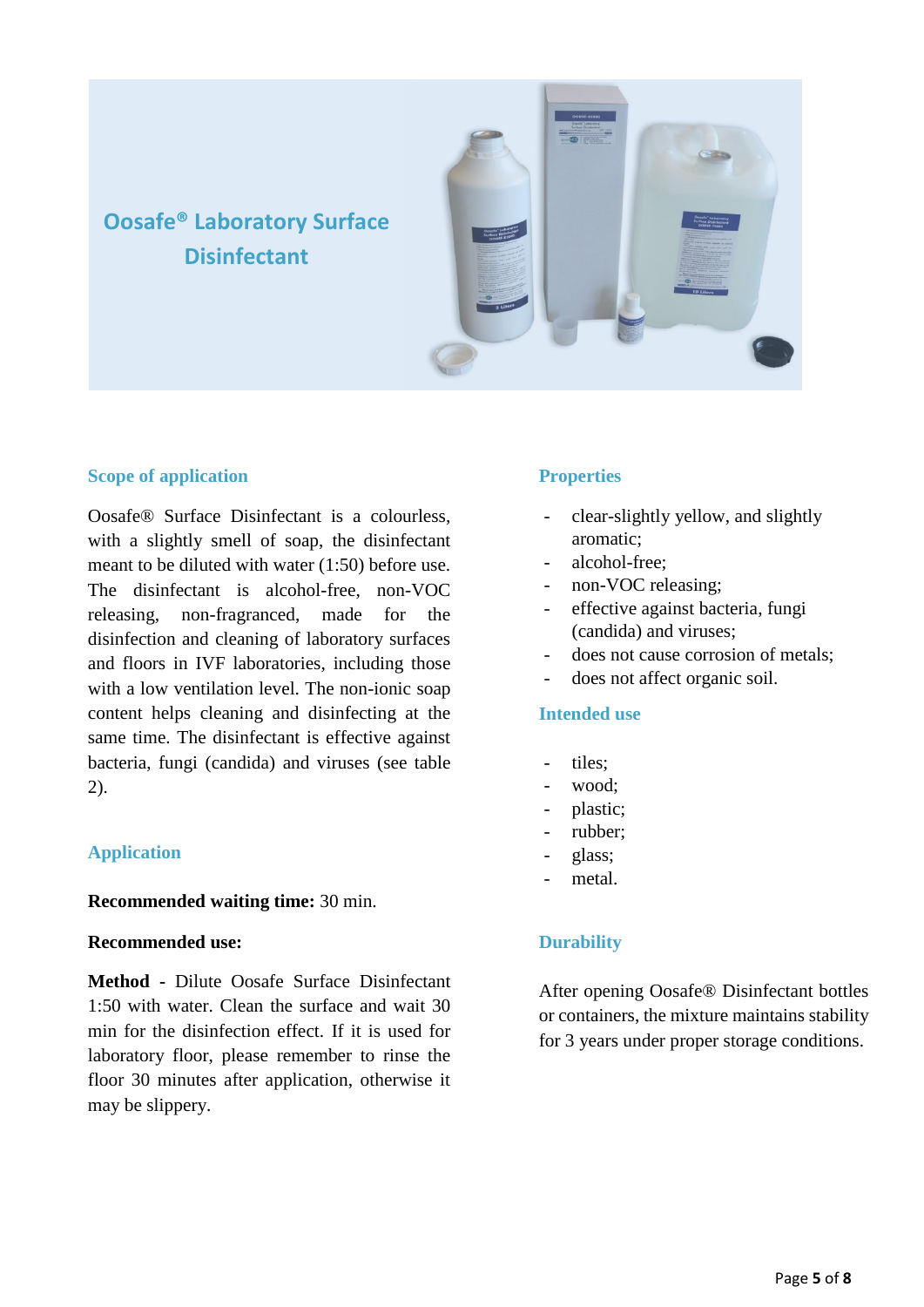# **Table 2:** Efficacy table for Laboratory Surface Disinfectant

| <b>Activity Spectrum</b>                                                                                              | Method*                         | <b>Contact Time</b>                  |
|-----------------------------------------------------------------------------------------------------------------------|---------------------------------|--------------------------------------|
| <b>Bactericidal</b>                                                                                                   |                                 |                                      |
| Pseudomonas aeruginosa,<br>Staphylococcus aureus, Enterococcus hirae<br>Pseudomonas aeruginosa, Staphylococcus aureus | EN 14561<br><b>EN 1040</b>      | $15 \text{ min}$<br>$15 \text{ min}$ |
| Fungicidal                                                                                                            |                                 |                                      |
| Candida albicans                                                                                                      | EN 1275<br>EN 14562<br>EN 13624 | $15 \text{ min}$                     |
| <b>Virucidal</b>                                                                                                      |                                 |                                      |
| Vaccinia virus*                                                                                                       | EN 14476+A1                     | $15 \text{ min}$                     |

#### *\*Efficacy is tested for clean conditions*

*\*\*Effectiveness against all enveloped viruses including HIV, Hepatitis B and C, Herpes simplex, Influenza A (H5N1/H1N1), Ebola*

# **Packaging Type**

| <b>Packaging Type</b>                                                     | <b>Product Code</b> |
|---------------------------------------------------------------------------|---------------------|
| 1. 50 ml, bottle - sample                                                 | <b>OODSF-00050</b>  |
| 2. 2L, bottle with dose cup, individually packed in the carton box        | OODSF-02000         |
| 3. 10L, refill container, individually packed in the cardboard protection | <b>OODSF-10000</b>  |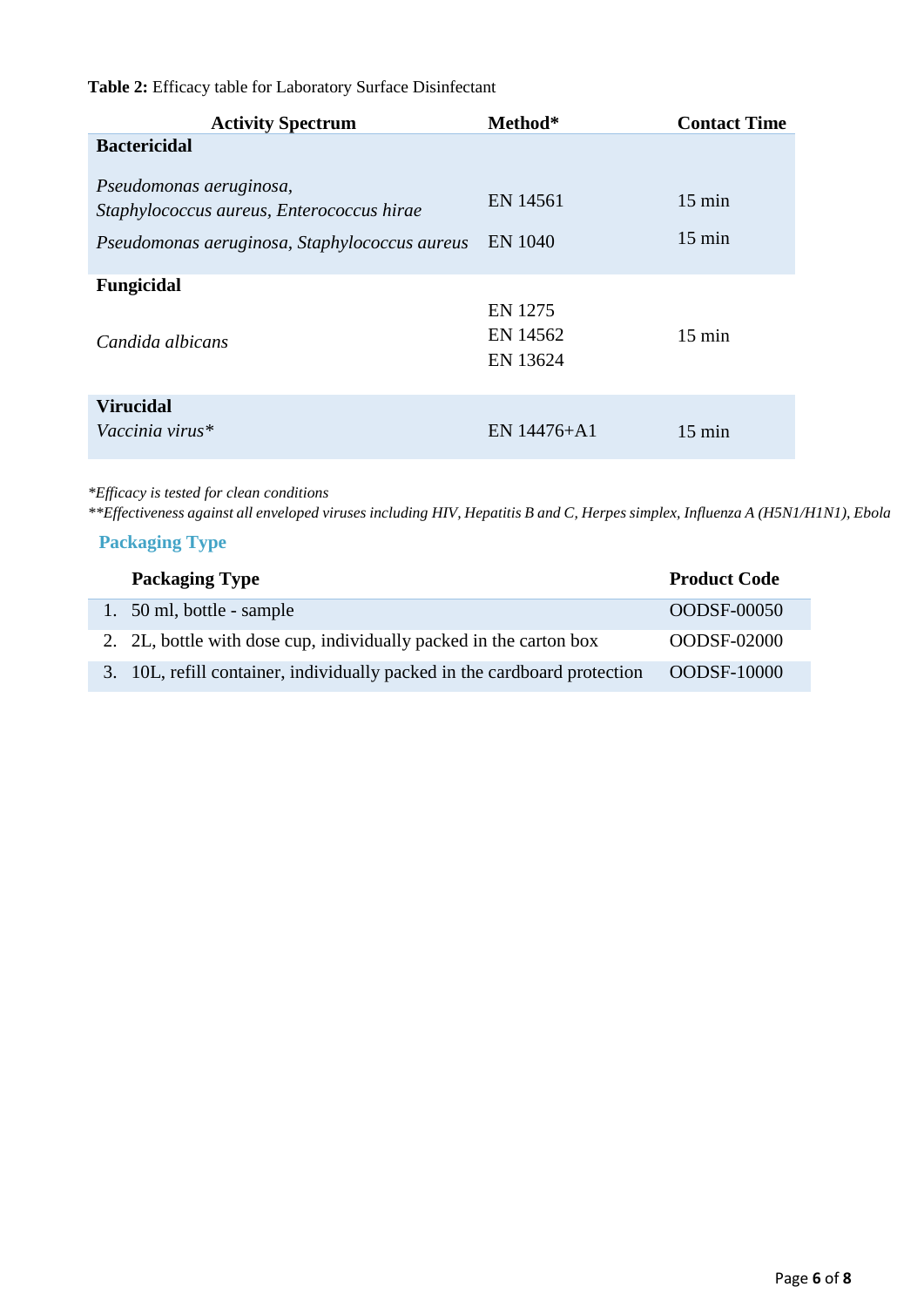

#### **Scope of application**

Oosafe® Hand Disinfectant is a colourless, odourless, ready to use water based disinfectant for hands. The disinfectant is alcohol-free, non-VOC releasing, non-fragranced, made for the use in IVF laboratories, including those with a low ventilation level.

#### **Application**

**Recommended waiting time:** 30 sec.

#### **Recommended use:**

**Method –** Rub hands with 3ml disinfectant for at least 30 sec. until hands are completely dry.

#### **Properties**

- clear, odourless;
- ready-to-use;
- alcohol-free;
- non-VOC releasing;
- effective against bactericidal, fungi (Candida);
- effective against enveloped viruses including HIV, Hepatitis B and C, Herpes simplex, Influenza A (H5N1/H1N1), Ebola;
- does not cause corrosion of metals;
- does not affect organic soil.

#### **Intended use**

hands.

#### **Intended use**

After opening Oosafe® Disinfectant bottles or containers, the mixture maintains stability for 3 years under proper storage conditions.